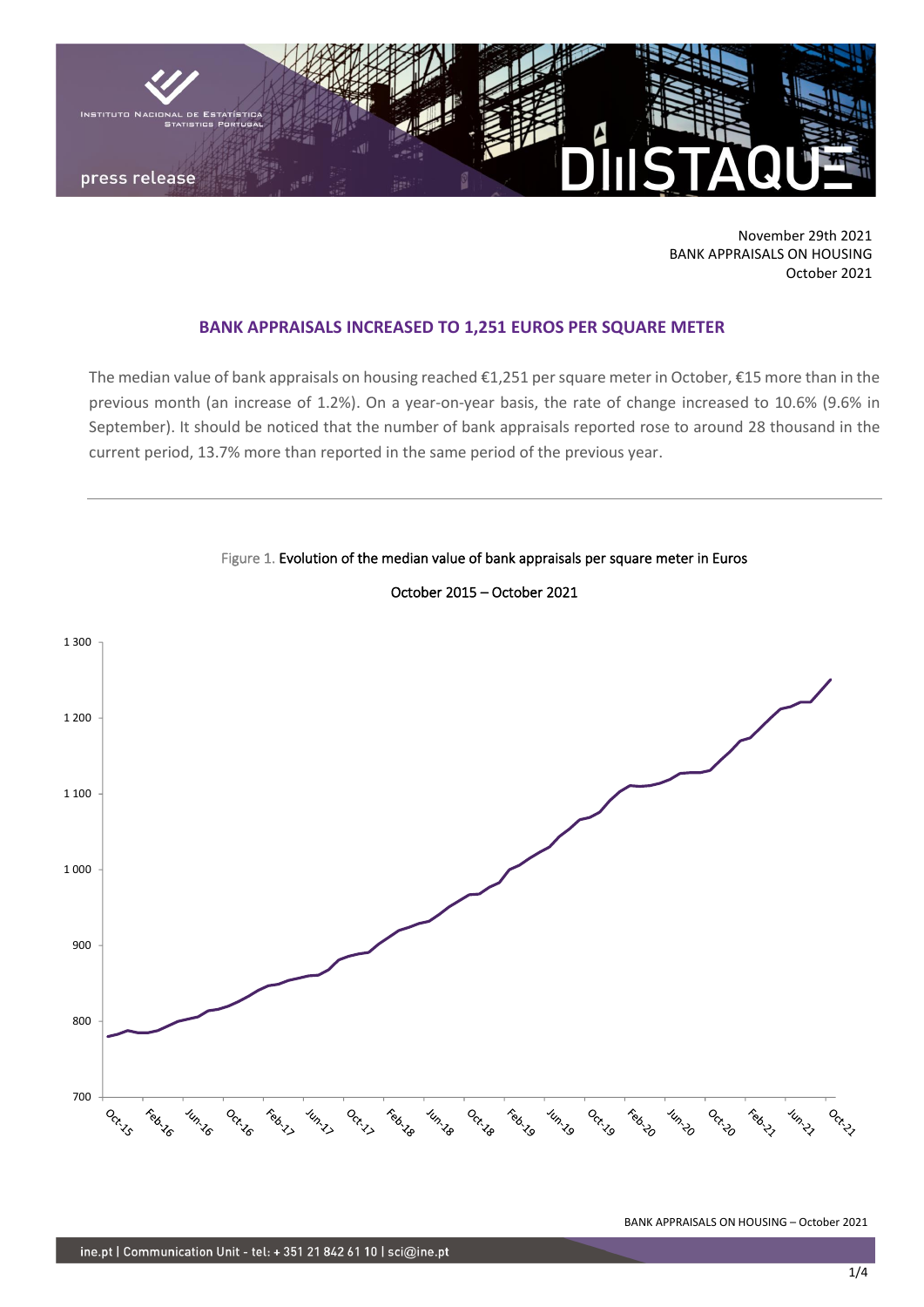

## BANK APPRAISALS ON HOUSING

|                                       |               |                   |                                     |               | <b>NUTS II Regional breakdown</b> |         |               |                   |               |               |                                 |         |  |
|---------------------------------------|---------------|-------------------|-------------------------------------|---------------|-----------------------------------|---------|---------------|-------------------|---------------|---------------|---------------------------------|---------|--|
| Month                                 |               |                   | Portugal                            |               | <b>Norte</b>                      |         |               | <b>Centro</b>     |               |               | Área metropolitana de<br>Lisboa |         |  |
|                                       | All Dwellings | <b>Apartments</b> | Houses                              | All Dwellings | <b>Apartments</b>                 | Houses  | All Dwellings | <b>Apartments</b> | <b>Houses</b> | All Dwellings | Apartments                      | Houses  |  |
| Oct-20                                | 1,131         | 1,239             | 947                                 | 993           | 1,061                             | 903     | 829           | 870               | 788           | 1,504         | 1,496                           | 1,533   |  |
| <b>Nov-20</b>                         | 1,144         | 1,252             | 954                                 | 994           | 1,063                             | 902     | 833           | 869               | 795           | 1,507         | 1,495                           | 1,555   |  |
| <b>Dec-20</b>                         | 1,156         | 1,266             | 957                                 | 1,000         | 1,078                             | 913     | 836           | 872               | 800           | 1,525         | 1,516                           | 1,563   |  |
| $Jan-21$                              | 1,170         | 1,284             | 968                                 | 1,009         | 1,084                             | 916     | 842           | 869               | 817           | 1,537         | 1,533                           | 1,552   |  |
| Feb-21                                | 1,174         | 1,291             | 975                                 | 1,024         | 1,092                             | 933     | 843           | 882               | 812           | 1,558         | 1,562                           | 1,545   |  |
| Mar-21                                | 1,187         | 1,300             | 993                                 | 1,033         | 1,100                             | 943     | 861           | 899               | 825           | 1,567         | 1,570                           | 1,551   |  |
| Apr-21                                | 1,200         | 1,314             | 1,000                               | 1,039         | 1,110                             | 948     | 866           | 903               | 820           | 1,582         | 1,582                           | 1,581   |  |
| $May-21$                              | 1,212         | 1,326             | 1,012                               | 1,046         | 1,117                             | 950     | 875           | 914               | 835           | 1,591         | 1,586                           | 1,606   |  |
| $Jun-21$                              | 1,215         | 1,339             | 1,001                               | 1,043         | 1,117                             | 945     | 870           | 918               | 825           | 1,600         | 1,599                           | 1,611   |  |
| $Jul-21$                              | 1,221         | 1,350             | 998                                 | 1,051         | 1,129                             | 944     | 873           | 928               | 824           | 1,608         | 1,606                           | 1,612   |  |
| Aug-21                                | 1,221         | 1,356             | 987                                 | 1,050         | 1,143                             | 943     | 866           | 927               | 807           | 1,625         | 1,626                           | 1,613   |  |
| $Sep-21$                              | 1,236         | 1,369             | 998                                 | 1,068         | 1,165                             | 952     | 876           | 939               | 819           | 1,638         | 1,634                           | 1,652   |  |
| $Oct-21$                              | 1,251         | 1,385             | 1,010                               | 1,084         | 1,183                             | 964     | 880           | 944               | 826           | 1,659         | 1,650                           | 1,683   |  |
| Month-on-month growth rates, in % (*) |               |                   |                                     |               |                                   |         |               |                   |               |               |                                 |         |  |
| Oct-20                                | 0.3           | 0.5               | $-0.6$                              | 0.1           | 0.3                               | $-0.1$  | $-0.4$        | 0.1               | $-1.1$        | 0.7           | 0.7                             | 0.3     |  |
| <b>Nov-20</b>                         | $1.1\,$       | $1.0\,$           | 0.7                                 | 0.1           | 0.2                               | $-0.1$  | 0.5           | $-0.1$            | 0.9           | 0.2           | $-0.1$                          | 1.4     |  |
| Dec-20                                | 1.0           | $1.1\,$           | 0.3                                 | 0.6           | $1.4\,$                           | $1.2\,$ | 0.4           | 0.3               | 0.6           | 1.2           | 1.4                             | 0.5     |  |
| $Jan-21$                              | $1.2\,$       | 1.4               | $1.1\,$                             | 0.9           | 0.6                               | 0.3     | 0.7           | $-0.3$            | 2.1           | 0.8           | 1.1                             | $-0.7$  |  |
| Feb-21                                | 0.3           | 0.5               | 0.7                                 | 1.5           | 0.7                               | 1.9     | $0.1\,$       | $1.5\,$           | $-0.6$        | 1.4           | 1.9                             | $-0.5$  |  |
| Mar-21                                | 1.1           | 0.7               | 1.8                                 | 0.9           | 0.7                               | $1.1\,$ | 2.1           | 1.9               | 1.6           | 0.6           | 0.5                             | 0.4     |  |
| Apr-21                                | $1.1\,$       | $1.1\,$           | 0.7                                 | 0.6           | 0.9                               | 0.5     | 0.6           | 0.4               | $-0.6$        | 1.0           | 0.8                             | 1.9     |  |
| $May-21$                              | 1.0           | 0.9               | $1.2\,$                             | 0.7           | 0.6                               | 0.2     | $1.0\,$       | $1.2\,$           | 1.8           | 0.6           | 0.3                             | 1.6     |  |
| $Jun-21$                              | 0.2           | $1.0\,$           | $-1.1$                              | $-0.3$        | 0.0                               | $-0.5$  | $-0.6$        | 0.4               | $-1.2$        | 0.6           | 0.8                             | 0.3     |  |
| $Jul-21$                              | 0.5           | 0.8               | $-0.3$                              | 0.8           | $1.1\,$                           | $-0.1$  | 0.3           | $1.1\,$           | $-0.1$        | 0.5           | 0.4                             | 0.1     |  |
| Aug-21                                | 0.0           | 0.4               | $-1.1$                              | $-0.1$        | 1.2                               | $-0.1$  | $-0.8$        | $-0.1$            | $-2.1$        | 1.1           | $1.2\,$                         | 0.1     |  |
| $Sep-21$                              | $1.2\,$       | $1.0\,$           | $1.1\,$                             | $1.7\,$       | 1.9                               | $1.0\,$ | 1.2           | 1.3               | 1.5           | 0.8           | 0.5                             | 2.4     |  |
| Oct-21                                | 1.2           | $1.2\,$           | $1.2$                               | 1.5           | 1.5                               | 1.3     | 0.5           | 0.5               | 0.9           | 1.3           | $1.0\,$                         | 1.9     |  |
|                                       |               |                   | Year-on-year growth rates, in % (*) |               |                                   |         |               |                   |               |               |                                 |         |  |
| Oct-20                                | 5.8           | 7.3               | 3.6                                 | 7.0           | 8.8                               | 5.2     | 4.0           | 3.8               | 5.2           | 6.7           | 6.1                             | 9.0     |  |
| <b>Nov-20</b>                         | 6.3           | $7.1\,$           | 4.6                                 | 6.5           | 8.4                               | 5.3     | 3.9           | 2.5               | 6.0           | 5.8           | 4.8                             | 9.9     |  |
| Dec-20                                | $6.0$         | $7.0\,$           | 3.7                                 | $6.4\,$       | 9.0                               | $5.8\,$ | $2.5\,$       | $2.0\,$           | 4.8           | $6.0\,$       | 5.2                             | 9.1     |  |
| $Jan-21$                              | $6.1\,$       | $7.0\,$           | 4.9                                 | $5.7$         | 8.2                               | 5.7     | 2.9           | $2.0\,$           | 5.3           | 5.3           | 4.6                             | 8.6     |  |
| Feb-21                                | 5.7           | 6.9               | 5.1                                 | $6.4\,$       | 8.3                               | $6.6$   | $2.6\,$       | $4.1\,$           | 3.4           | 5.3           | $5.0\,$                         | 7.8     |  |
| $Mar-21$                              | 6.9           | 7.5               | 7.6                                 | 7.6           | 8.5                               | 7.8     | $5.5\,$       | $6.4\,$           | 6.0           | 5.7           | $5.2$                           | 7.6     |  |
| Apr-21                                | $8.0\,$       | 8.6               | 6.5                                 | 7.9           | 9.1                               | 6.9     | 4.3           | 4.9               | 2.8           | 6.7           | $6.2\,$                         | $8.1\,$ |  |
| $May-21$                              | 8.8           | 9.4               | $6.2\,$                             | 7.6           | 9.0                               | 4.6     | 3.7           | 3.9               | 2.5           | 7.1           | $6.8\,$                         | $8.1\,$ |  |
| $Jun-21$                              | $8.6\,$       | 9.8               | 3.8                                 | $5.2\,$       | 6.6                               | 2.3     | 1.4           | 3.5               | $-0.8$        | 7.7           | 8.0                             | 6.8     |  |
| $Jul-21$                              | 8.3           | 9.8               | 3.5                                 | 5.5           | $7.0\,$                           | $2.4\,$ | 3.1           | $5.0\,$           | $1.0\,$       | $8.1\,$       | 8.5                             | 6.5     |  |
| Aug-21                                | 8.2           | 9.9               | 3.2                                 | $5.0\,$       | $7.1\,$                           | 3.6     | 2.7           | 5.5               | 0.6           | 8.4           | 9.0                             | 5.5     |  |
| $Sep-21$                              | 9.6           | 11.0              | 4.7                                 | 7.7           | $10.1\,$                          | 5.3     | 5.3           | $8.1\,$           | 2.8           | 9.7           | 10.0                            | $8.1\,$ |  |
| $Oct-21$                              | 10.6          | 11.8              | $6.7\,$                             | 9.2           | 11.5                              | $6.8\,$ | $6.2\,$       | 8.5               | 4.8           | 10.3          | 10.3                            | 9.8     |  |
|                                       |               |                   |                                     |               |                                   |         |               |                   |               |               |                                 |         |  |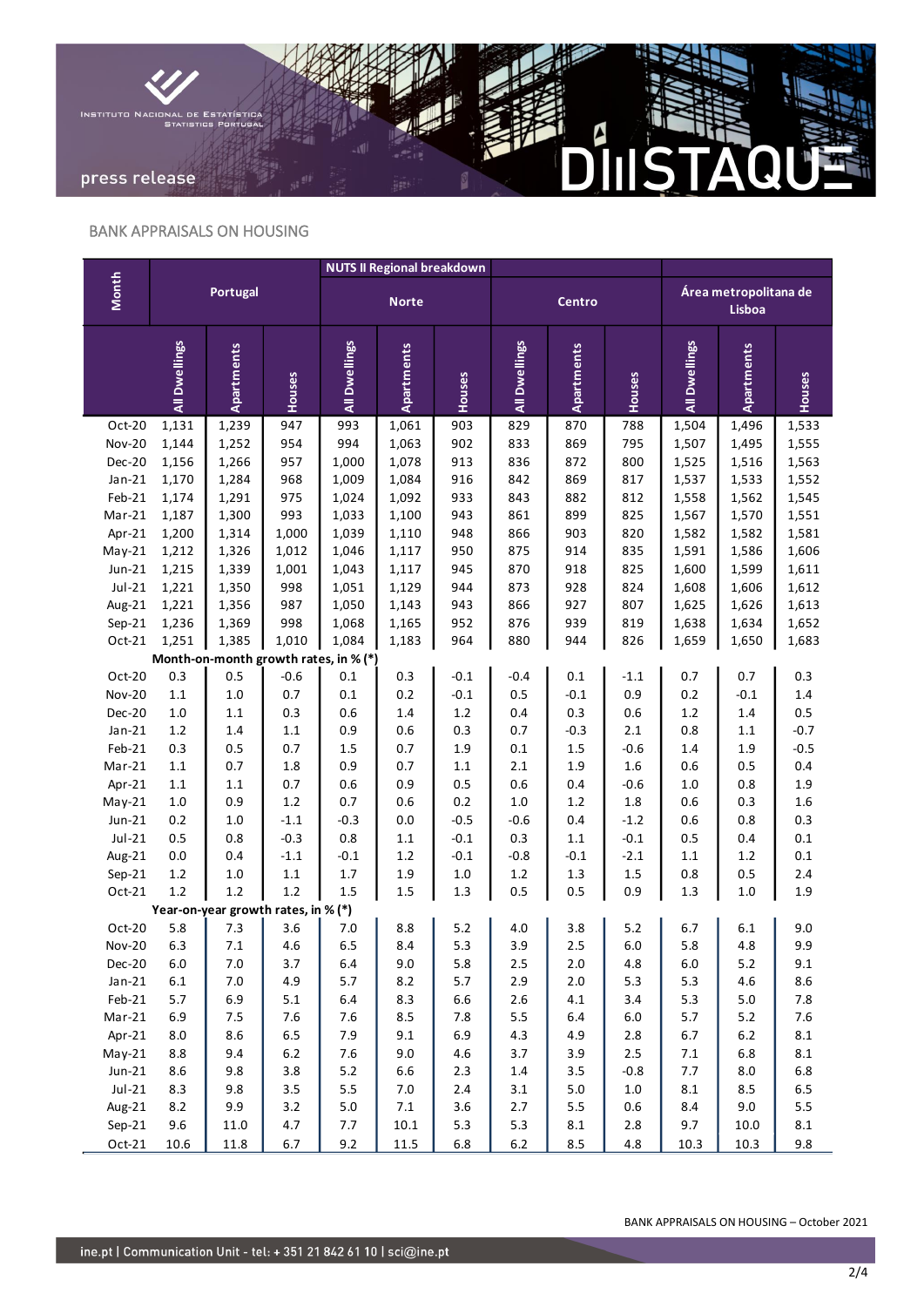

# BANK APPRAISALS ON HOUSING (continued)

|                                       | <b>NUTS II Regional breakdown</b> |                                     |            |                |              |              |                |                                      |            |                                      |                   |         |
|---------------------------------------|-----------------------------------|-------------------------------------|------------|----------------|--------------|--------------|----------------|--------------------------------------|------------|--------------------------------------|-------------------|---------|
| <b>Month</b>                          |                                   | Alentejo                            |            | <b>Algarve</b> |              |              |                | Região Autónoma dos<br><b>Açores</b> |            | Região Autónoma da<br><b>Madeira</b> |                   |         |
|                                       | All Dwellings                     | Apartments                          | Houses     | All Dwellings  | Apartments   | Houses       | All Dwellings  | <b>Apartments</b>                    | Houses     | All Dwellings                        | <b>Apartments</b> | Houses  |
| Oct-20                                | 826                               | 852                                 | 804        | 1,550          | 1,535        | 1,607        | 932            | 1,163                                | 894        | 1,174                                | 1,192             | 1,127   |
| <b>Nov-20</b>                         | 833                               | 855                                 | 815        | 1,562          | 1,552        | 1,594        | 947            | 1,194                                | 906        | 1,172                                | 1,185             | 1,146   |
| Dec-20                                | 826                               | 864                                 | 806        | 1,533          | 1,525        | 1,545        | 945            | 1,176                                | 904        | 1,182                                | 1,191             | 1,157   |
| $Jan-21$                              | 833                               | 864                                 | 814        | 1,528          | 1,521        | 1,550        | 938            | 1,153                                | 887        | 1,167                                | 1,170             | 1,161   |
| Feb-21                                | 837                               | 865                                 | 814        | 1,522          | 1,507        | 1,561        | 933            | 1,148                                | 874        | 1,192                                | 1,186             | 1,204   |
| Mar-21                                | 859                               | 870                                 | 850        | 1,546          | 1,508        | 1,644        | 967            | 1,200                                | 924        | 1,198                                | 1,197             | 1,201   |
| Apr-21                                | 855                               | 853                                 | 859        | 1,559          | 1,526        | 1,621        | 975            | 1,240                                | 939        | 1,226                                | 1,232             | 1,215   |
| $May-21$                              | 860                               | 851                                 | 871        | 1,559          | 1,526        | 1,633        | 971            | 1,167                                | 929        | 1,216                                | 1,226             | 1,194   |
| $Jun-21$                              | 851                               | 850                                 | 851        | 1,574          | 1,562        | 1,611        | 967            | 1,124                                | 913        | 1,210                                | 1,228             | 1,181   |
| $Jul-21$                              | 849                               | 863                                 | 832        | 1,607          | 1,600        | 1,628        | 971            | 1,127                                | 928        | 1,205                                | 1,235             | 1,152   |
| Aug-21                                | 851                               | 877                                 | 827        | 1,632          | 1,649        | 1,590        | 976            | 1,134                                | 938        | 1,244                                | 1,287             | 1,128   |
| $Sep-21$                              | 863                               | 892                                 | 836        | 1,659          | 1,669        | 1,626        | 967            | 1,134                                | 924        | 1,267                                | 1,310             | 1,138   |
| $Oct-21$                              | 873                               | 888                                 | 859        | 1,673          | 1,674        | 1,658        | 951            | 1,179                                | 913        | 1,286                                | 1,319             | 1,179   |
| Month-on-month growth rates, in % (*) |                                   |                                     |            |                |              |              |                |                                      |            |                                      |                   |         |
| Oct-20                                | 0.1                               | $1.2\,$                             | $-0.9$     | 2.1            | 1.9          | 3.8          | 0.5            | $8.6\,$                              | 0.6        | 2.3                                  | 2.5               | 1.3     |
| <b>Nov-20</b>                         | 0.8                               | 0.4                                 | 1.4        | 0.8            | $1.1\,$      | $-0.8$       | 1.6            | 2.7                                  | 1.3        | $-0.2$                               | $-0.6$            | $1.7\,$ |
| Dec-20                                | $-0.8$                            | $1.1\,$                             | $-1.1$     | $-1.9$         | $-1.7$       | $-3.1$       | $-0.2$         | $-1.5$                               | $-0.2$     | 0.9                                  | 0.5               | $1.0\,$ |
| $Jan-21$                              | 0.8                               | $0.0\,$                             | $1.0\,$    | $-0.3$         | $-0.3$       | 0.3          | $-0.7$         | $-2.0$                               | $-1.9$     | $-1.3$                               | $-1.8$            | 0.3     |
| Feb-21                                | 0.5                               | $0.1\,$                             | $0.0\,$    | $-0.4$         | $-0.9$       | 0.7          | $-0.5$         | $-0.4$                               | $-1.5$     | 2.1                                  | 1.4               | 3.7     |
| Mar-21                                | 2.6                               | 0.6                                 | 4.4        | 1.6            | 0.1          | 5.3          | 3.6            | $4.5\,$                              | 5.7        | 0.5                                  | 0.9               | $-0.2$  |
| Apr-21                                | $-0.5$                            | $-2.0$                              | $1.1\,$    | 0.8            | $1.2\,$      | $-1.4$       | 0.8            | 3.3                                  | $1.6\,$    | 2.3                                  | 2.9               | 1.2     |
| $May-21$                              | 0.6                               | $-0.2$                              | $1.4\,$    | $0.0\,$        | 0.0          | 0.7          | $-0.4$         | $-5.9$                               | $-1.1$     | $-0.8$                               | $-0.5$            | $-1.7$  |
| $Jun-21$                              | $-1.0$                            | $-0.1$                              | $-2.3$     | $1.0\,$        | 2.4          | $-1.3$       | $-0.4$         | $-3.7$                               | $-1.7$     | $-0.5$                               | 0.2               | $-1.1$  |
| $Jul-21$                              | $-0.2$                            | 1.5                                 | $-2.2$     | 2.1            | 2.4          | $1.1\,$      | 0.4            | 0.3                                  | $1.6\,$    | $-0.4$                               | 0.6               | $-2.5$  |
| Aug-21                                | 0.2                               | 1.6                                 | $-0.6$     | $1.6\,$        | 3.1          | $-2.3$       | 0.5            | 0.6                                  | $1.1\,$    | 3.2                                  | 4.2               | $-2.1$  |
| $Sep-21$                              | 1.4                               | 1.7                                 | $1.1\,$    | $1.7$          | $1.2\,$      | 2.3          | $-0.9$         | 0.0                                  | $-1.5$     | 1.8                                  | 1.8               | 0.9     |
| $Oct-21$                              | $1.2\,$                           | $-0.4$                              | 2.8        | 0.8            | 0.3          | 2.0          | $-1.7$         | 4.0                                  | $-1.2$     | 1.5                                  | 0.7               | 3.6     |
|                                       |                                   | Year-on-year growth rates, in % (*) |            |                |              |              |                |                                      |            |                                      |                   |         |
| $Oct-20$                              | 2.4                               | 5.7                                 | $-0.5$     | 7.5            | 8.0          | 6.4          | 4.7            | 4.5                                  | 3.5        | 3.2                                  | 3.7               | $-0.1$  |
| <b>Nov-20</b>                         | $2.8\,$                           | 3.4                                 | $1.2\,$    | 7.3            | 7.6          | 4.1          | 4.2            | $7.3\,$                              | $4.0\,$    | 2.9                                  | $4.0\,$           | 0.5     |
| $Dec-20$                              | 1.0                               | 2.1                                 | $-0.1$     | 5.8            | $6.1\,$      | 1.5          | $2.2\,$        | 3.3                                  | 3.3        | 4.7                                  | 6.3               | 2.3     |
| $Jan-21$                              | $-0.7$                            | $-2.4$                              | 0.1        | $5.2$          | $6.5\,$      | $0.4\,$      | $5.0\,$        | $-0.9$                               | 5.3        | 3.4                                  | 3.2               | $5.0\,$ |
| $Feb-21$                              | 2.3                               | 0.7                                 | $5.2$      | 3.9            | 4.6          | $1.1\,$      | $4.1\,$        | 2.4                                  | 3.1        | 5.1                                  | 1.9               | 10.6    |
| $Mar-21$                              | 6.8                               | 1.3                                 | 10.8       | 4.2            | 4.0          | 5.1          | $6.3\,$        | 5.4                                  | 8.3        | 4.4                                  | 2.4               | 9.1     |
| Apr-21                                | 6.6                               | $-0.6$                              | 12.6       | $5.2$          | 5.7          | $1.2\,$      | $3.6$          | $8.0\,$                              | 7.3        | $6.2$                                | 5.7               | 5.9     |
| $May-21$                              | 4.0                               | $-1.5$                              | 8.2        | 3.1            | 3.2          | $1.3\,$      | $1.5\,$        | $-6.6$                               | $1.6\,$    | 5.8                                  | 7.2               | 3.7     |
| $Jun-21$<br>$Jul-21$                  | 0.9                               | $-2.9$                              | $4.0\,$    | $1.5\,$        | $2.0$        | $-2.1$       | 0.7            | $-4.8$                               | 0.3        | $6.1\,$                              | 10.5              | 2.3     |
|                                       | 2.4                               | 2.3                                 | $1.2\,$    | 4.9            | 4.6          | 5.8          | 3.2            | $-2.2$                               | $2.5\,$    | $6.1\,$                              | 8.3               | $4.0\,$ |
| Aug-21                                | 3.9<br>$4.6\,$                    | 3.9<br>5.9                          | 3.4<br>3.1 | $8.2\,$<br>9.3 | 10.3<br>10.7 | 0.8<br>$5.0$ | $6.0\,$<br>4.3 | $0.8\,$<br>5.9                       | 7.9<br>3.9 | 11.5<br>10.4                         | 13.1<br>12.6      | 4.3     |
| $Sep-21$                              |                                   |                                     |            |                |              |              |                |                                      |            |                                      |                   | $2.2\,$ |
| $Oct-21$                              | $5.7$                             | 4.2                                 | $6.8\,$    | $7.9$          | 9.1          | 3.2          | $2.0\,$        | 1.4                                  | $2.1\,$    | 9.5                                  | 10.7              | 4.6     |

(\*) For a definition of the growth rates, see the explanatory notes at the end of this Press release.